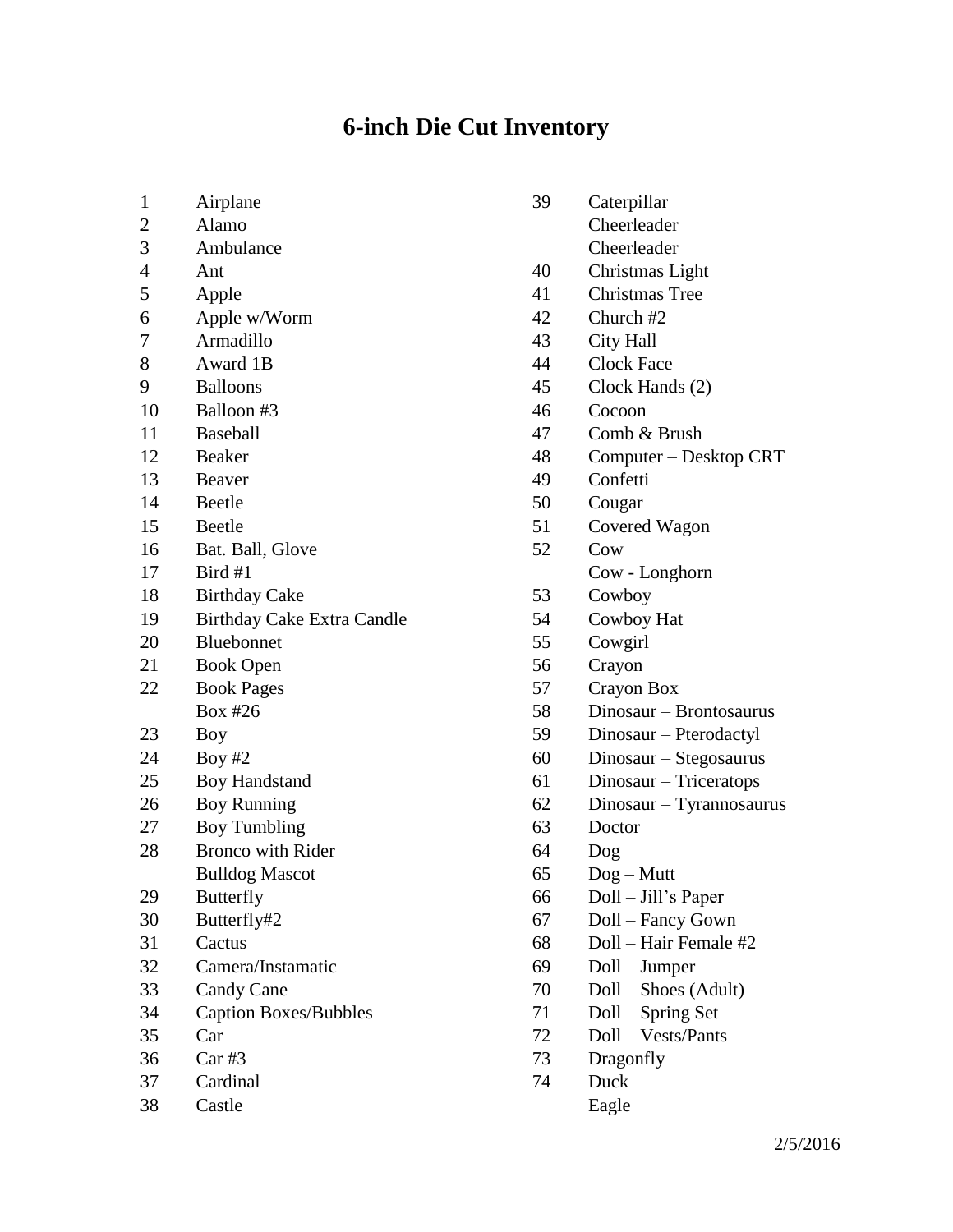| 75  | <b>Easter Lily</b>             |
|-----|--------------------------------|
| 76  | Egg Cracked                    |
| 77  | Elephant                       |
| 78  | Envelope, Open 2D              |
|     | Feather                        |
| 79  | Filmstrip                      |
| 80  | Fireman                        |
| 81  | <b>Fire Station</b>            |
| 82  | Fire Truck                     |
| 83  | Fish $#2$                      |
| 84  | Flag                           |
| 85  | <b>Flash Card Bottom Wheel</b> |
| 86  | Flash Card Top Wheel           |
| 87  | Flask                          |
| 88  | Flower #1A                     |
| 89  | Flower #6                      |
| 90  | <b>Flower</b> Pot              |
| 91  | Football                       |
|     | Football #3                    |
|     | <b>Football Helmet</b>         |
| 92  | Footprint                      |
| 93  | Frog #2                        |
| 94  | Game Spinners 3" & 4"          |
| 95  | Ghost                          |
| 96  | Gift w/Bow                     |
| 97  | Gingerbread Boy                |
| 98  | Gingerbread Girl               |
| 99  | Gingerbread Man                |
| 100 | Giraffe                        |
| 101 | Girl                           |
| 102 | Girl #2                        |
| 103 | <b>Girl Running</b>            |
| 104 | Globe                          |
| 105 | <b>Graduate Boy</b>            |
| 106 | Graduate Boy's Head            |
| 107 | <b>Graduate Girl</b>           |
| 108 | Graduate Girl's Head           |
| 109 | Grasshopper                    |
| 110 | <b>Gumball Machine</b>         |
| 111 | Hair Dryer                     |
| 112 | <b>Happy Face</b>              |
| 113 | Hat                            |
| 114 | Heart #1A                      |

- Heart #1B Hen Holly Horse Hot Air Balloon House House #1 House #5 Ice Cream Cone 124 Index Card #  $3" \times 5"$  Native American Head Jaguar Jaguar Jelly Beans Jingle Bell Kangaroo Key #2 King, Martin Luther Kite Ladybug Lamb Leaf #1 Maple Leaf #2 Birch Leaf #3Oak Lightbulb Lighthouse Lincoln Lion #2 Man Mircroscope Mirror Mitten Monkey #1 Moon Movie Clapper Music 4 Mustang Mascot Nail Polish No Sign Nurse Octopus Open Hand
	- Overalls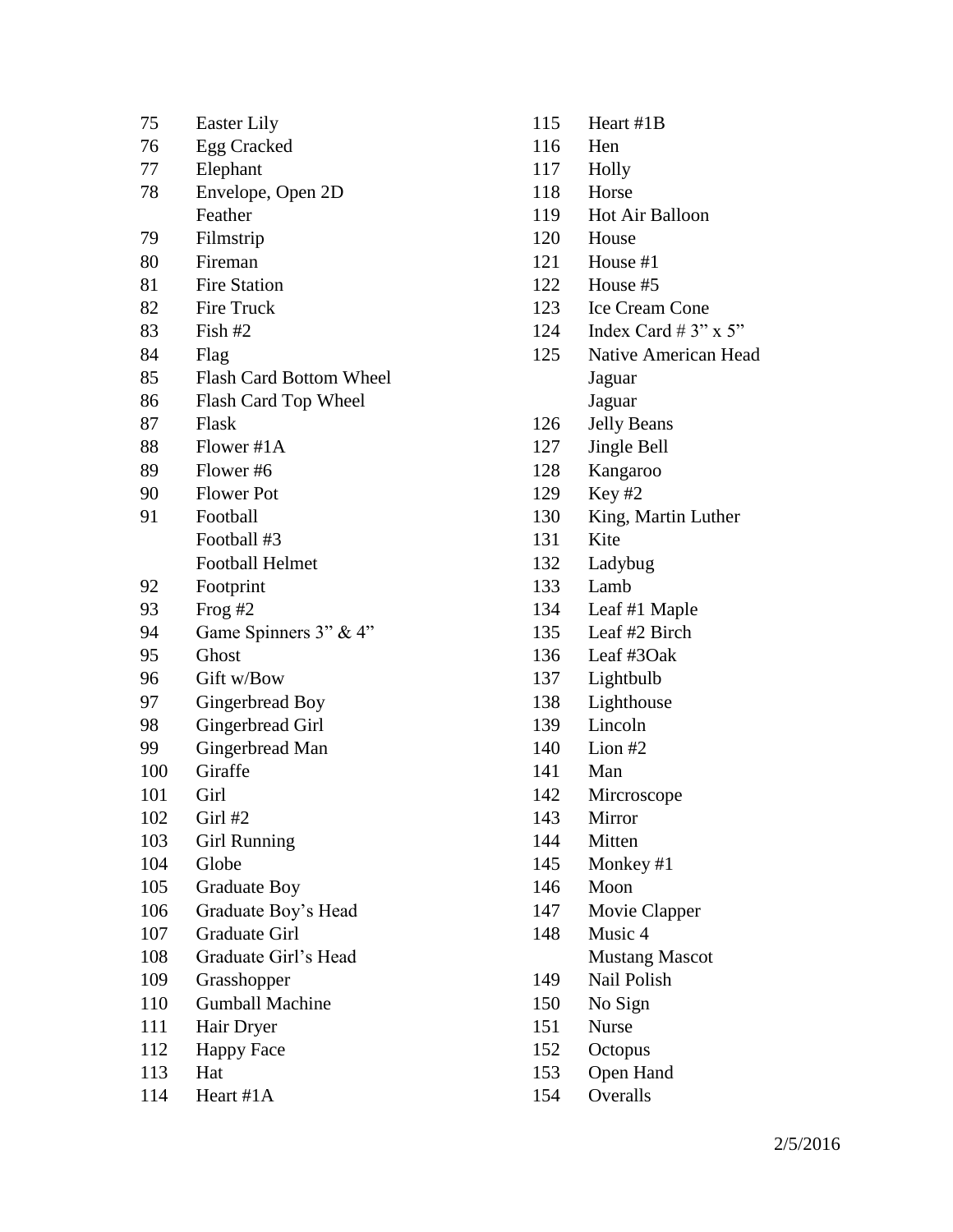|     | Panther                    |
|-----|----------------------------|
|     | Panther - Large            |
| 155 | <b>Panther Head</b>        |
| 156 | Party Hat                  |
| 157 | Party Popper               |
| 158 | Paw Print                  |
| 159 | Peek-A-Boo #1              |
| 160 | Peek-A-Boo#2               |
| 161 | Pencil                     |
| 162 | Pencil Caps                |
| 163 | Picture Frame - Apple      |
| 164 | Picture Frame - T-Shirt    |
| 165 | Picture Frame – Oval       |
| 166 | Picture Frame - Rectangle  |
|     | Picture Frame – School     |
| 167 | Pilgrim Hat                |
| 168 | Pig#2                      |
| 169 | Pitcher                    |
| 170 | Poinsettia                 |
| 171 | Policeman                  |
| 172 | <b>Police Station</b>      |
| 173 | Pop-Up #3A                 |
| 174 | Pumpkin #1A                |
|     | Pumpkin #1B                |
| 175 | Missing                    |
| 176 | Puppet/Boy                 |
|     | <b>Puppet Finger Holes</b> |
| 177 | Puppet/Girl                |
| 178 | Queen                      |
| 179 | Rabbit                     |
| 180 | Race Car                   |
| 181 | <b>Railroad Crossing</b>   |
| 182 | Rectangle w/Heart          |
| 183 | Rectangle w/Star           |
| 184 | Reindeer                   |
| 185 | <b>Rocket Ship</b>         |
| 186 | Rose $#1$                  |
| 187 | Sailboat                   |
| 188 | <b>Sailing Ship</b>        |
| 189 | School Bus #1A             |
| 190 | <b>School House</b>        |
| 191 | <b>School House</b>        |
|     | School House #4            |

- Scissors, open
- Scorpion'
- Sea Horse
- Shamrock
- Shark
- Signal
- Smokey Bear
- Snowflake
- Snowman Soccer Player, Girl Soccer Player
- Sombrero
- Spider
- Spider
	- Star #1B
- Missing
- Starfish
- Stop Sign
- Street Sign
- Sun #1A
- Swan
- Teddy Bear
- Telephone
- Television Tennis Racquet
- Tennis Shoe #1A
- Test Tube
- Texas
- Torch
- Train Boxcar
- Train Caboose
- Train Locomotive
- Train Tankcar
- 221 Treasure Chest #1B
- Tree
- Trojan Mascot
- Turkey
- Turtle
- Umbrella
- USA
- US Capitol
- Violin
	- Volleyball